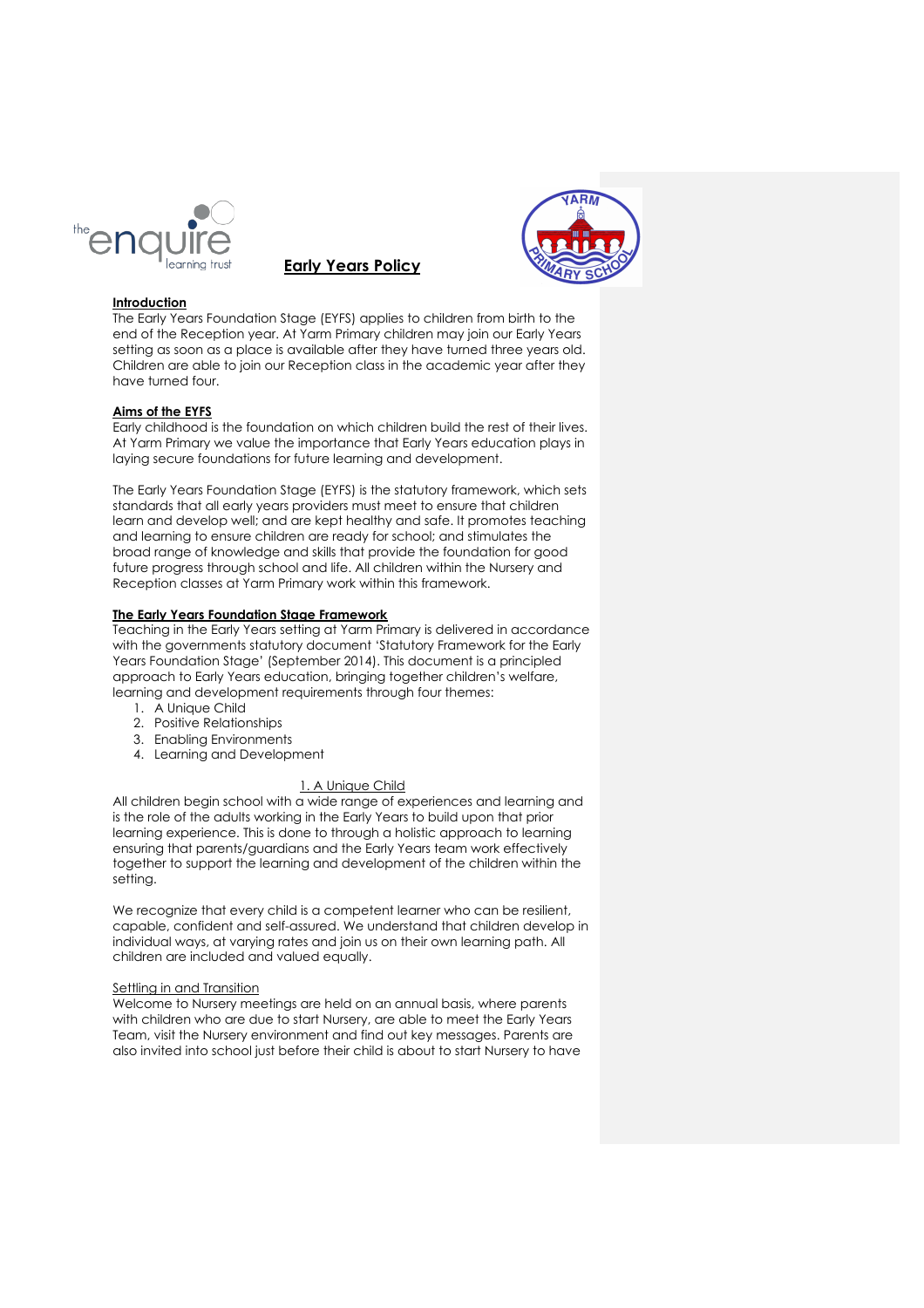a meeting with a member of the Early Years team on a 1:1 basis. During this meeting the 'Getting to Know You Booklets, completed by parents and children, are shared with staff, along with discussions with parents, staff are able to gain information around the children's needs, interests and routines.

'Settling In' sessions are offered for children to get to know the Nursery Staff, explore the new environment and meet other children.

The transition for pupils beginning Reception is carefully planned both for pupils moving up from our Nursery as well as those joining us from other settings. Children are invited to 'Meet the Teacher' where they are able to explore the new environment and meet the other children. Children and parents are also invited to have a school dinner together before they start school.

The children take part in enhanced transition as they move into Year 1, along with the rest of the school. This involves children spending at least the last week of the Summer term in their new Year 1 class.

### Inclusion in the Early Years

All children and their families are valued at Yarm Primary School. Children are treated as individuals and have equal access to all provisions available. All children are encouraged to achieve their full potential and planning is in response to the observed needs of all groups and abilities.

Assessments take into account contributions from a wide range of perspectives to ensure that any child with potential special education needs is identified at the earliest possible opportunity. Early identification of special needs is crucial to enable staff to support the development of each child. Concerns are discussed with parents/carers at an early stage and further support can be accessed through the school SENCO where appropriate.

In the Early Years we set realistic and challenging expectations that meet the needs of our children so that they make good progress from their starting points. We achieve this by planning to meet the needs of all pupils including boys and girls, children with special educational needs, children who are more able, children with disabilities, children from all social and cultural backgrounds, children of different ethnic groups and those from diverse linguistic backgrounds. In order to accommodate the individual's particular learning style, provision will be planned wherever possible in multi-sensory ways.

We aim to meet the needs of all of our children by;

- Planning opportunities that build upon and extend children's knowledge, experiences and interests, and develop their self-esteem and confidence;
- Using teaching strategies based on children's learning needs;
- Providing a wide range of opportunities to motivate and support children and to help them to learn effectively;
- Providing a safe and supportive learning environment in which the contribution of all children is valued;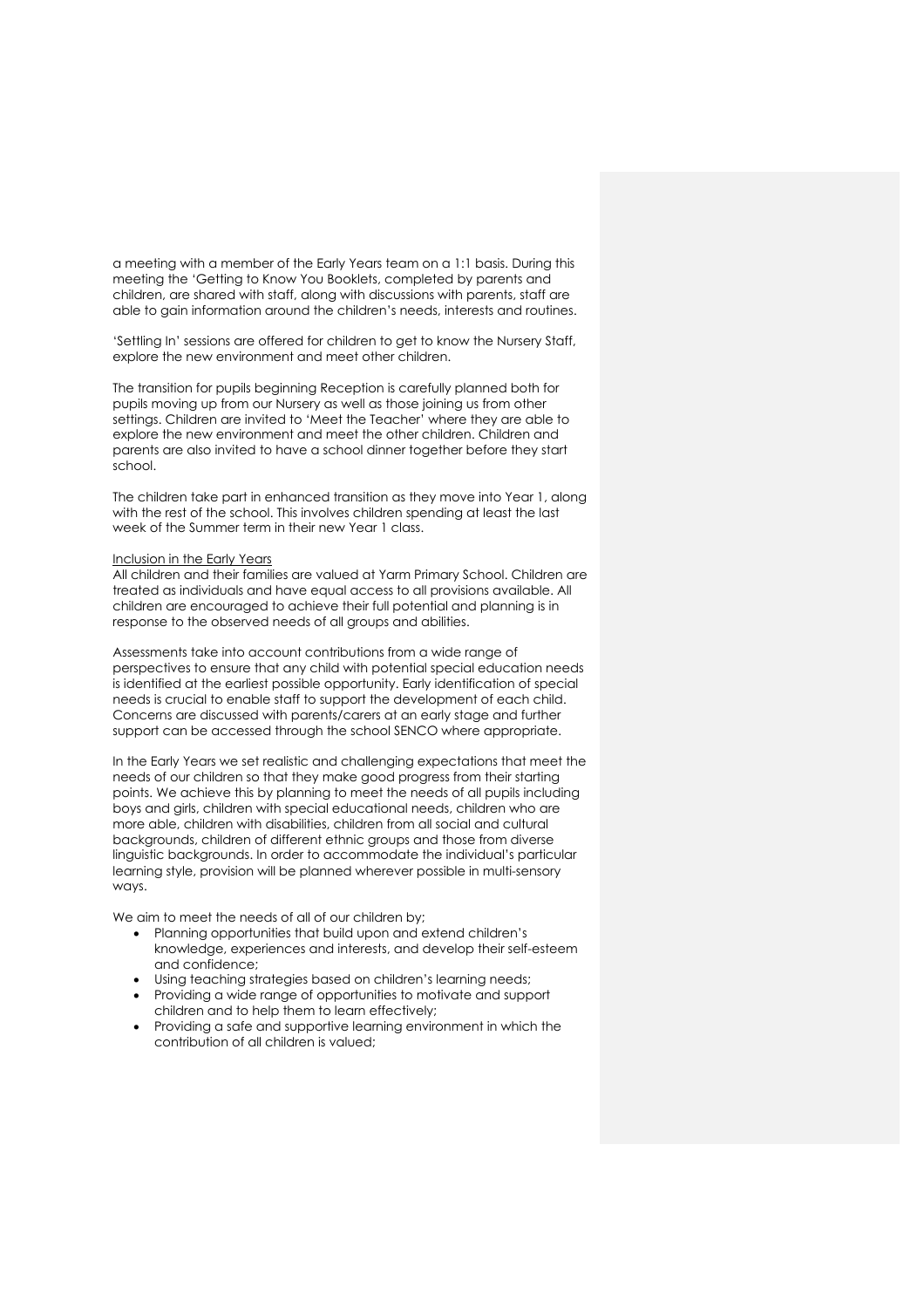- Using resources which reflect diversity and are free from discrimination and stereotyping;
- Planning challenging activities for children whose ability and understanding are in advance of their language and communication skills;
- Monitoring children's progress and taking action to provide support as necessary

### Pupil Premium

We ensure that we quickly identify children who are entitled to both Pupil Premium and Early Years Pupil Premium. Through baseline assessment we ascertain in which areas children are attaining and how we can further support through resources, expertise or intervention. Progress is rigorously monitored.

### Safeguarding and Welfare

'Children learn best when they are healthy, safe and secure, when their individual needs are met and when they have positive relationships with the adults caring for them.'

*Statutory Framework for Early Years Foundation Stage 2014*

At Yarm Primary School all children have the right to feel and be safe. The safety of our children is paramount. We encourage the children to take risks in a safe learning environment by helping them to recognise and avoid hazards. We aim to protect the physical and psychological well-being of the children.

Within the Early Years we ensure that our current practice and provision complies with the welfare requirements as stated in the Statutory Framework for Early Years Foundation Stage 2014.

At Yarm Primary we work collaboratively to:

- Promote the welfare and safeguarding of children
- Promote good health, preventing the spread of infection and taking appropriate action when children are ill
- Manage behaviour effectively in a manner appropriate for the children's stage of development and individual needs
- Ensure all adults who look after the children are suitable to do so
- Ensure that the premises, furniture and equipment are safe and suitable for purpose
- Ensure that every child receives enjoyable and challenging learning and development experiences tailored to meet their needs

## •

## Entry and Exit Procedures

- Children in Nursery enter school via the Nursery entrance where they are let into school by a member of staff and are marked off on a paper register. The door is locked at all times. Parents/carers collect their child via the same door.
- Children in Reception enter school via the Reception door. The door is opened by a member of staff at 8:55 am and is manned by staff until it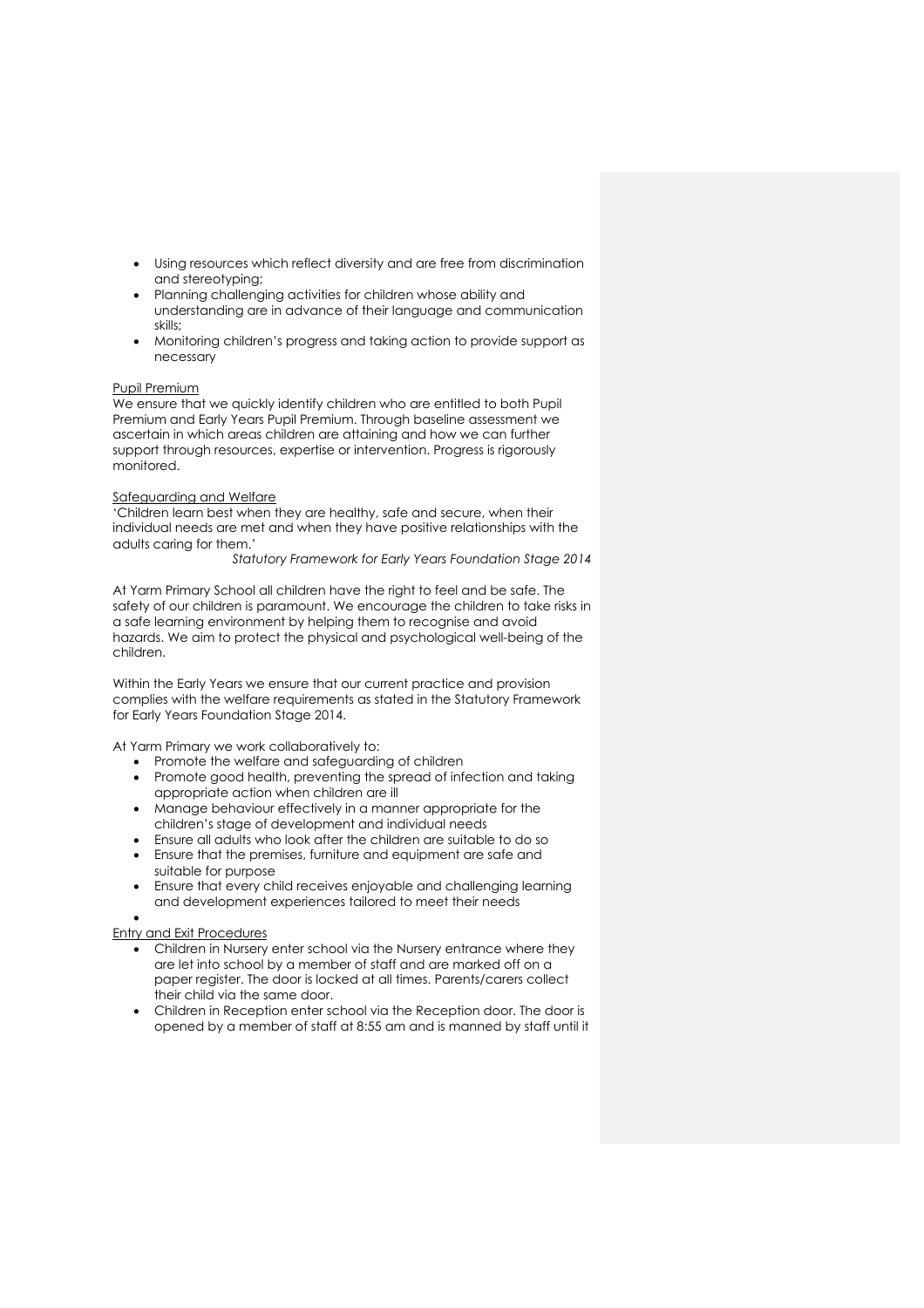is closed. As children leave school they indicate to their class teacher who is collecting them.

## 2. Positive Relationships

At Yarm Primary School we recognise that children learn to be strong and independent from secure relationships. We aim to develop caring, respectful and professional relationships with the children and their families.

### Parents as Partners

We recognise that parents and carers are children's first and most enduring educators and we value the contribution they make. We recognise the role that parents have played, and their future role, in educating the children. We encourage parents through:

- Providing drop in sessions where the teacher, parents/carers and child can meet before they start Nursery
- Inviting parents into school for parents' evenings; this is provided as a drop in session for Nursery parents with more formal sessions being held during the Reception year. Parents also receive a report on their child's attainment and progress at the end of Reception.
- Inviting all parents/carers to an induction meeting during the term before their child starts Reception
- Providing 'meet the teacher' sessions for all pupils before they start Reception which included a school lunch with parents
- Arranging for children to have a staggered start to Nursery so that the teacher can welcome each child individually
- Providing parents/carers and opportunity to celebrate their child's learning and development by completing 'I can camel' stickers to share learning which has happened at home
- By providing a quiet and confidential area where parents/carers are able to discuss any concerns between children, the school and parents/carers; Encouraging parents/carers to attend workshops around the curriculum and supporting at home.
- Sharing curriculum letters, at the beginning of each term, which covers aspects that we will teach during that term, offering a range of activities that support the involvement of parents/carers.
- Regular updates through the class pages on our school blog

# 3. Enabling Environments

We aim to create an attractive and stimulating learning environment where children feel confident, secure and challenged. The children have daily access to an indoor and outdoor environment that is set up to provide development within all areas.

Within Nursery and Reception there are a number of opportunities throughout the day where the children are able to access a range of self-directed challenges alongside structured adult led learning experiences. We recognise the importance of open ended experiences to promote purposeful and challenging play. Practitioners observe and extend this play as appropriate,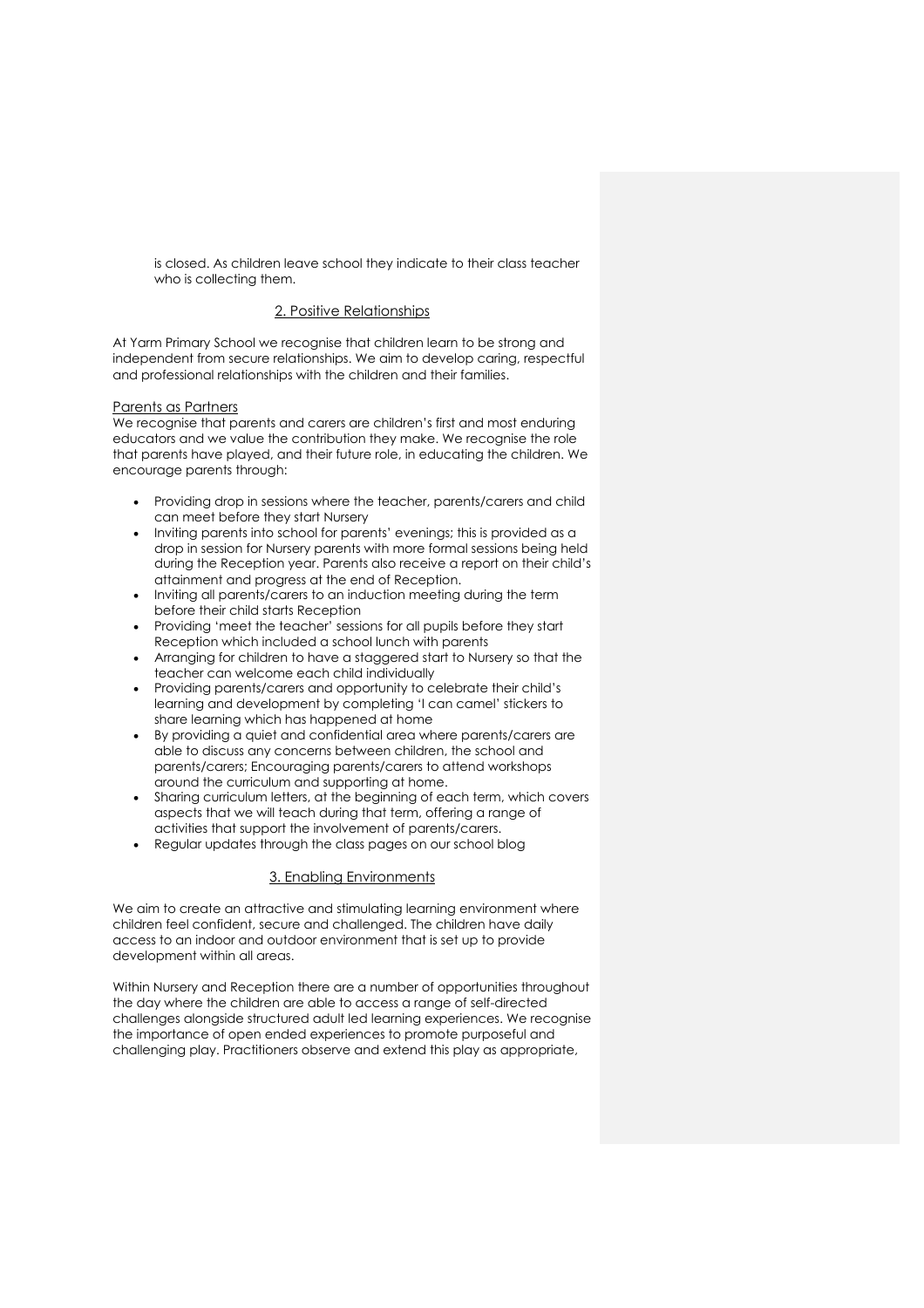use inspiring language to promote Sustained Shared Thinking. They further use these observations to enhance provision and extend individual learning.

# 4. Learning and Development

We recognise that children develop and learn in different ways and at different rates. At Yarm Primary School we understand that young children achieve well when learning is engaging and well matched to their interests and previous learning. Learning is often play based with increasing challenge and expectations as a child develops.

## Curriculum

Learning and development is categorised into three prime areas of learning:

- Communication and language
- Physical development
- Personal, social and emotional development

The Prime Areas are essential for fostering early learning skills and are promoted heavily through our planning and provision. Successful mastery of these skills supports children to achieve well in Specific Areas of Learning.

Additionally there are four specific areas of learning:

- Literacy
- **Mathematics**
- Understanding the world
- Expressive arts and design

The areas of learning and development address children's physical, cogitative, linguistic, social and emotional development. No one aspect of development stands in isolation from the others, as all areas of learning are closely interlinked. All areas of learning are given equal weighting and value.

Our Curriculum offers promote a wide ranging curriculum which are based on broad themes which are flexible to respond to observed needs and current interests.

Our medium-term planning identifies intended learning, with outcomes, for children working towards the Early Learning Goals, and also for those working towards National Curriculum levels.

Across all of these are we promote Characteristics of Effective Learning where children develop their abilities to play and explore, take an active role in their learning and think creatively.

# Assessment

"Assessment plays an important part in helping parents, carers and practitioners to recognise children's progress, understand their needs and to plan activities and support"

Statutory Framework for Early Years Foundation Stage 2014 The Development Matters Bands and Early Learning Goals provide the basis for assessment throughout the Foundation Stage. Children are quickly assessed at their entry point to the Foundation Stage to establish a baseline. This information is inputted into a Judging Attainment on Entry Grid which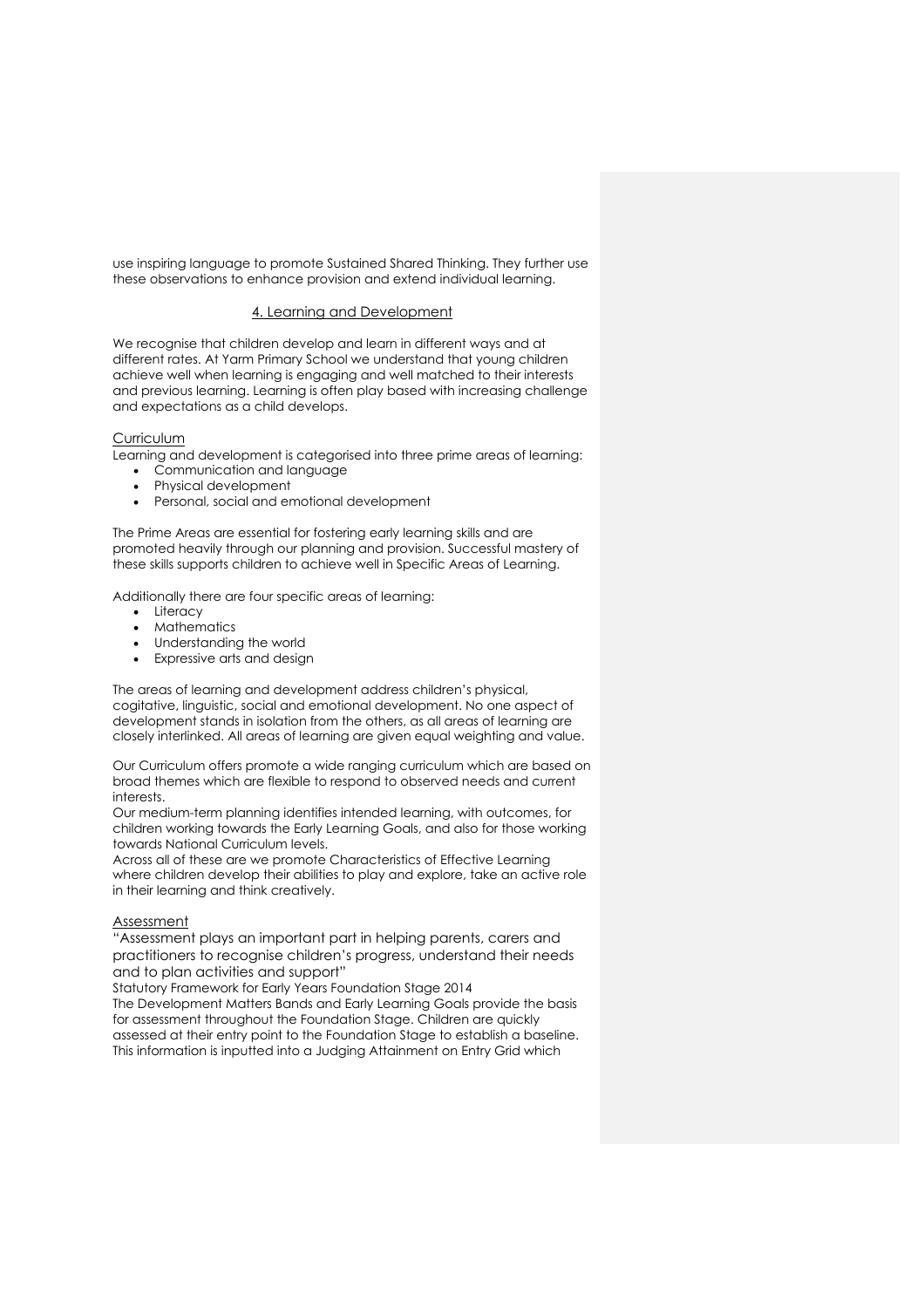provides data for each cohort. Progress is monitored and tracked consistently through an electronic tracking system. Practitioners make regular assessments of children's learning using 2build a profile. These observations are key to the assessment and planning cycle.

### Home Learning

At Yarm Primary we understand the impact of high quality liaison between home and school and strive to ensure that our pupils are keen to learn at every opportunity. For this reason, we believe that the extension of learning out of the classroom, including the provision of home learning, is a vital addition to a child's learning.

Learning experiences at home are offered on our curriculum letters, alongside an outline of what the children have will be learning about. Phonics books are sent out as appropriate. Reading books are sent home as the children enter Reception. Regular reading is encouraged at home and this should be recorded in the children's reading records. Parents are encouraged to share their achievements from home at school using the 'I can camel' stickers.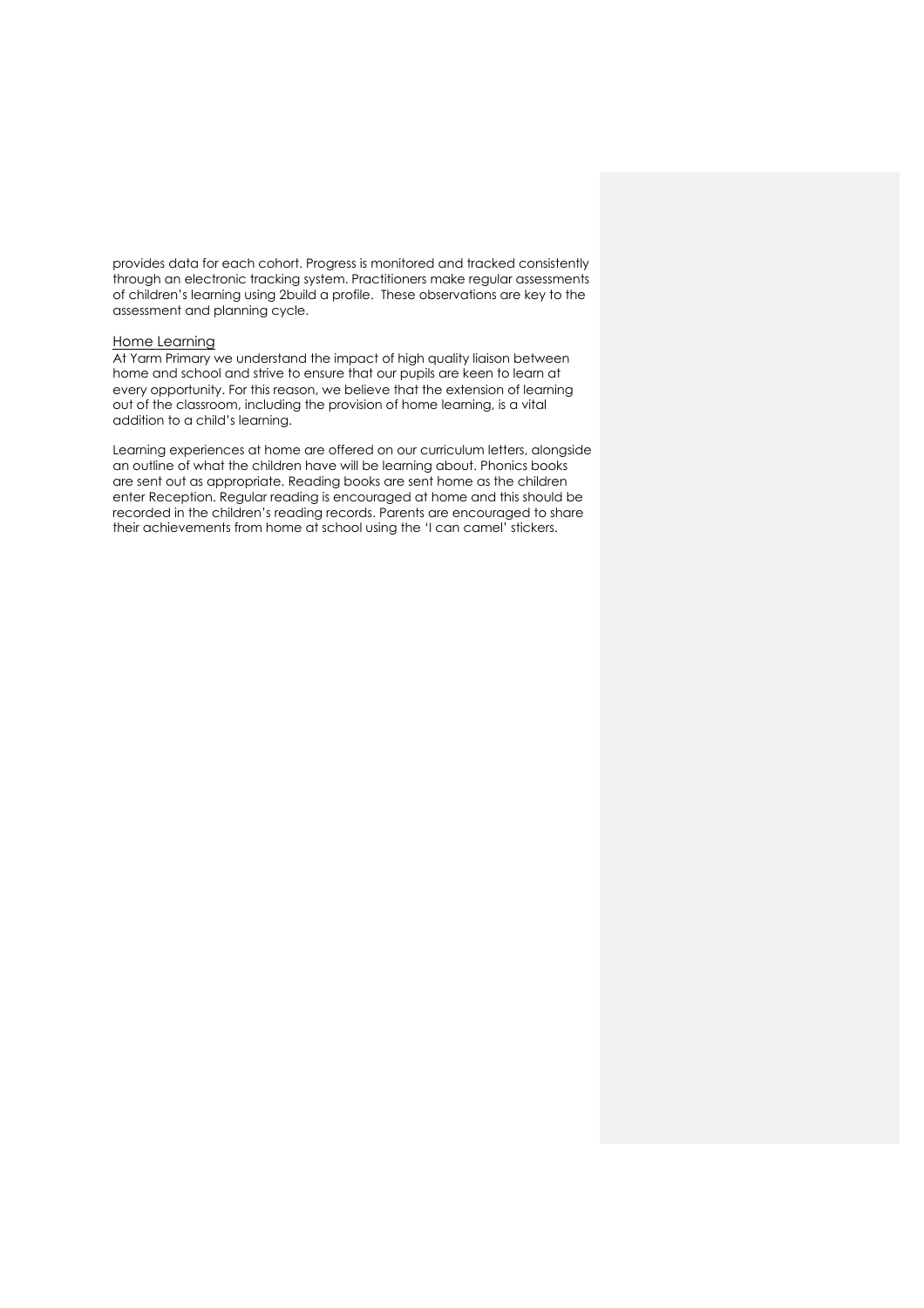#### **Appendix 1**

Sharing Information between Early Years Setting

#### **Appendix 2**

Policy and Practice Guidance to foster safer working practices for Intimate/Personal Care and Dignity for the child or young person requiring adult support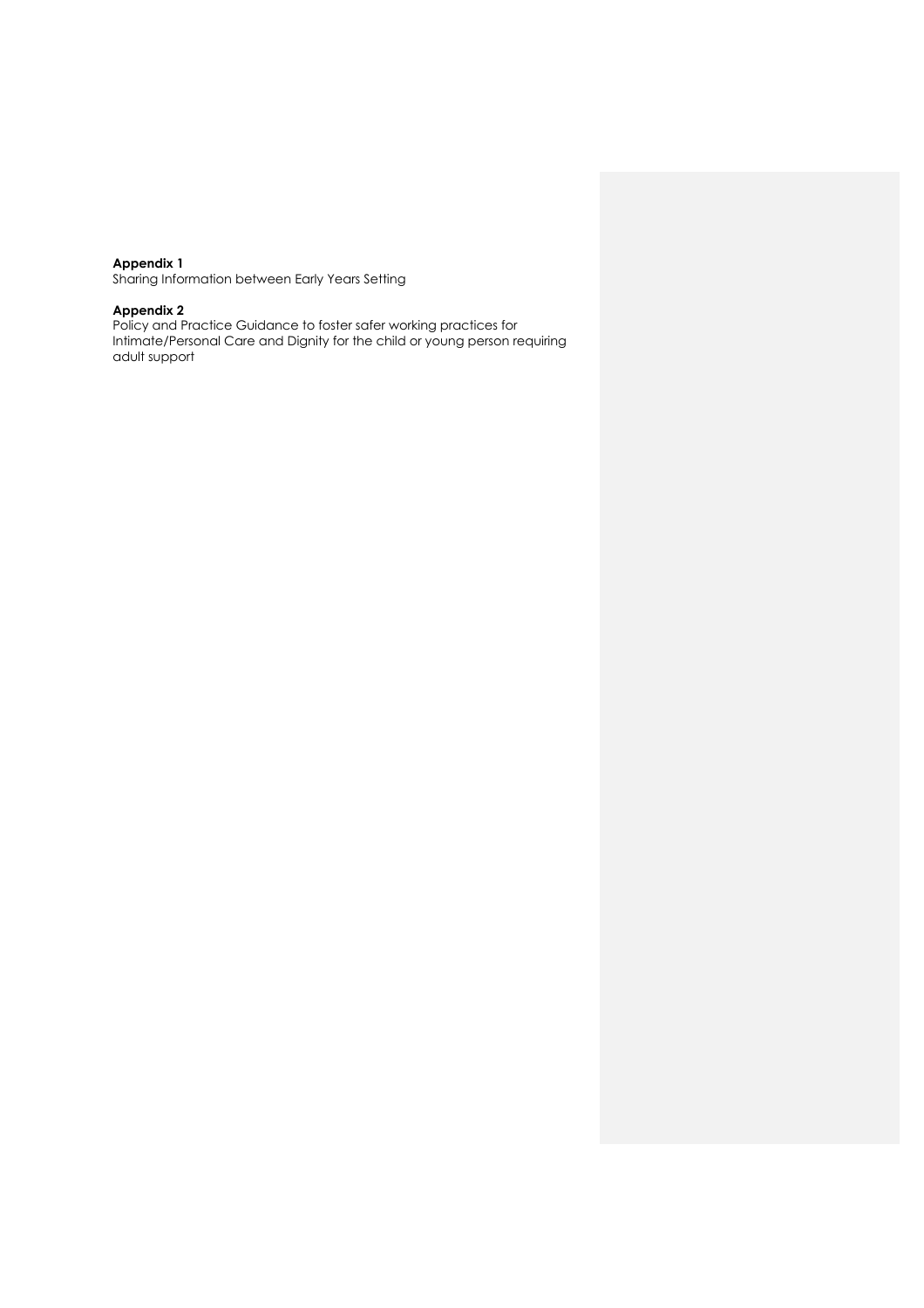



# **Sharing Information between Early Years Setting**

'Providers must enable a regular two-way flow of information with parents and/or carers, and between providers, if a child is attending more than one setting.'

## *Statutory Framework for Early Years Foundation Stage 2014*

At Yarm Primary we recognise that some pupils will attend more than one Early Years setting throughout the course of a day or school week. We value the importance of effective communication between settings to ensure the needs of all pupils are met and to ensure continuity in learning. We are committed to working in partnership with others and take a lead role in establishing effective working relationships with these settings.

As a school we work in partnership with Woodlands Playgroup who are located on our school site, to offer a provision for pupils who are entitled to the 30 hours funding. We meet regularly to discuss pupils learning and to share and moderate our judgments towards the Early Years Profile.

### Protocol for Sharing Information

- Identify children who attend another setting (letter sent with induction pack and reminder on curriculum letters)
- Send consent form to parents to complete (see below)
- Settings to complete Pupil Profile
- Commence communication record between school and setting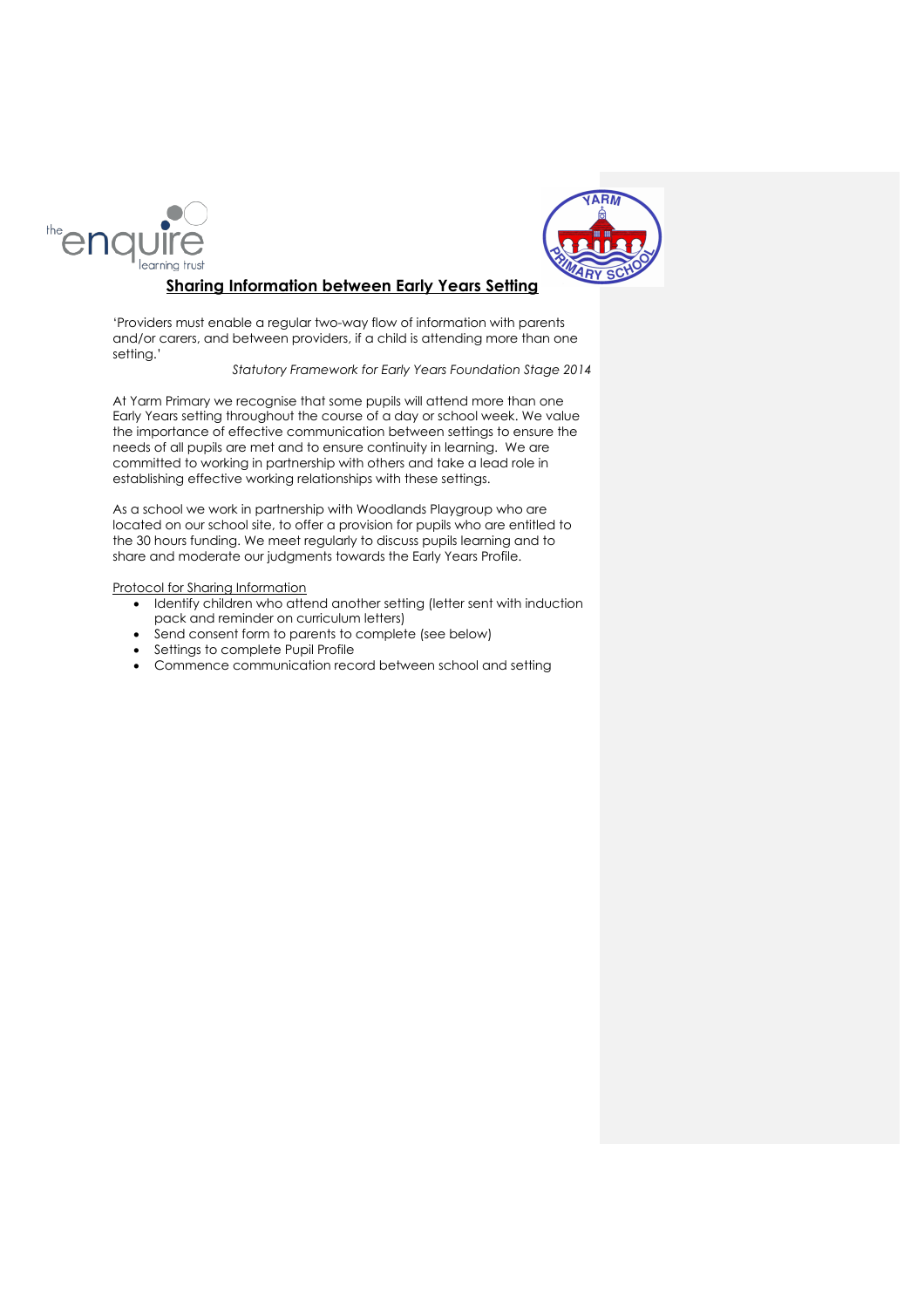



# **Information Sharing between Providers**

At Yarm Primary we recognise that some pupils will attend more than one Early Years setting e.g. Woodlands Playgroup, Day Nursery or Child Minders, throughout the course of a day or school week. We value the importance of effective communication between settings to ensure the needs of all pupils are met and to ensure continuity in learning.

To support this process we will, at times, need to share appropriate information such as assessment information. The aim of this exchange is to ensure that all providers can carry out continuity of care for your child from one provider to another. By signing the consent below we will take this as your authority to share appropriate information.

# $\_$  , and the set of the set of the set of the set of the set of the set of the set of the set of the set of the set of the set of the set of the set of the set of the set of the set of the set of the set of the set of th **Authority to Disclose Appropriate Information**

I give permission to share appropriate information between Yarm Primary and other settings.

Name of Child:

Other Settings Attended:

Name of Parent/Guardian:

Date: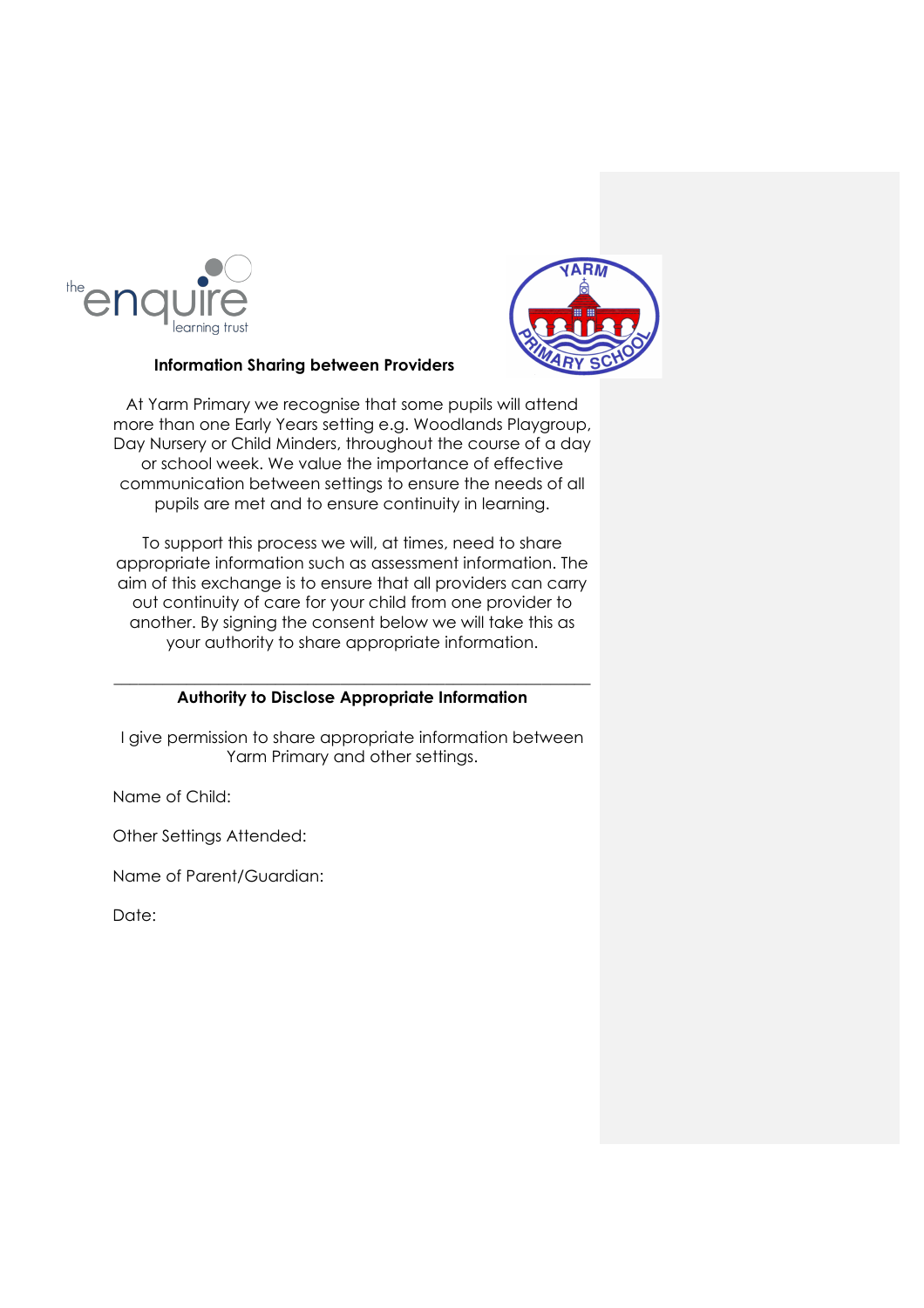



# **Policy and Practice Guidance to foster safer working practices for Intimate/Personal Care and Dignity for the child or young person requiring adult support**

It doesn't matter where children live, what language they speak, what their parents do, whether they are boys or girls, what their culture is, whether they have a disability or whether they are rich or poor. No child should be treated unfairly on any basis.

(Taken from A Summary of the rights under the Convention on the Rights of the Child)

### **Purpose of the guidance**

This guidance refers to all children, of any age, who may require support for intimate/personal care from an adult on a daily basis and those who may require it occasionally or exceptionally.

As with all developmental milestones, there is a wide variation in the time at which children and young people develop and intimate/personal care may need to be provided at any stage.

Staff who work with children and young people or those with special needs will realise that the issue of intimate/personal care is a difficult one and will require staff to be respectful of children's needs. Intimate/personal care can be defined as care tasks of an intimate/personal nature, children and young people's dignity would need to be preserved and a high level of privacy, choice and control would need to be provided to them.

We at Yarm Primary, are committed to ensuring that all staff responsible for the intimate/personal care of children will undertake their duties in a professional manner at all times at the appropriate developmental level and degree of understanding. No child should be attended to in a way that causes distress or pain. This guidance is to help ensure good practice in this area.

### **Legislation**

This policy and practice will support staff to overcome any challenges and be confident they are meeting the requirements of the Early Years Foundation Stage, Special Educational Needs and Disability Act (2001), the Disability Discrimination Act (1995), Equality Act (2010) and related legislation, SEND code of practice: 0 to 25 years

https://www.gov.uk/government/uploads/system/uploads/attachment\_data /file/398815/SEND\_Code\_of\_Practice\_January\_2015.pdf

 Supporting pupils at school with medical conditions guidance https://www.gov.uk/government/publications/supporting-pupils-at-schoolwith-medical-conditions--3 Children and Families Act 2014

http://www.legislation.gov.uk/ukpga/2014/6/contents/enacted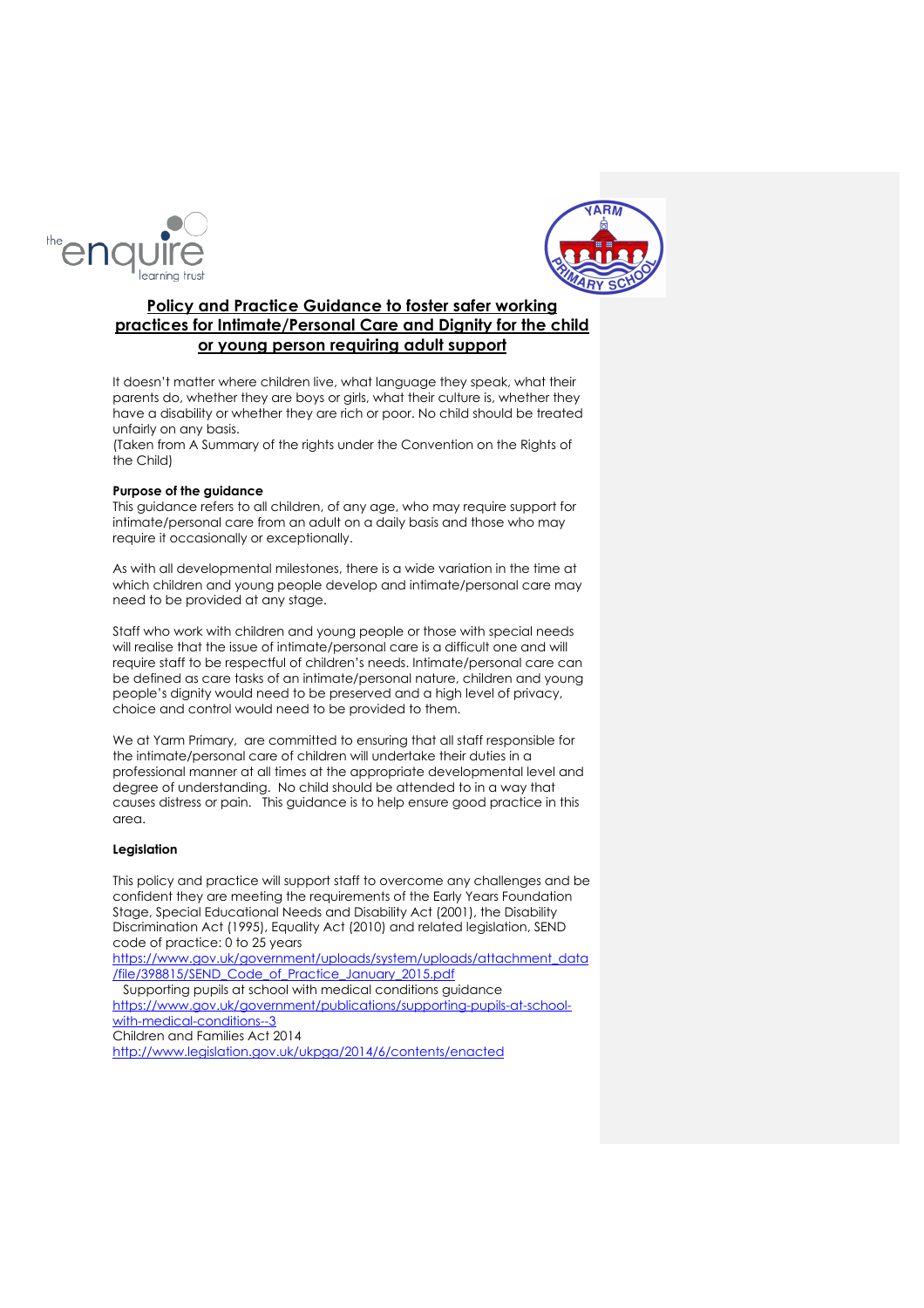Education Health Care Plans 37 – 50.

The Equality Act (2010) states that the responsible body of a school must not discriminate against a person:

- (a) In the arrangements it makes for deciding who is offered admission as a pupil.
- (b) As to the terms on which it offers to admit the person as a pupil.
- (c) By not admitting the person as a pupil.

It is not acceptable to ask parents to come to change their child if a child has a recognised disability as this is a direct contravention of the Act. Also leaving any child soiled for any length of time is considered a safeguarding issue since it places the child at risk of significant harm.

### **Facilities**

Current Department of Education recommendations for purpose built foundation stage units include an area for changing and showering children to meet and support the development needs of young children.

If a school does not fall within this category, a suitable place for changing children, including providing the necessary resources should be provided. The Department of Health recommends an extended cubicle with a wash basin be provided within the class toileting area. It recommended that:

- 1. Where possible children or young people are changed standing up
- 2. Less mobile children or young people, or children in the foundation stage, may prefer to be changed on a suitable changing mat on the floor whilst still ensuring the dignity of the child.
- 3. Dispose of nappies observing the appropriate procedures.

### **Safeguarding and Welfare Requirements**

All staff working in schools and settings with this responsibility of carrying out intimate/personal care procedures have been recruited and selected robustly with appropriate levels of vetting checks necessary for their role. (regulated activity DBS). There is no legal requirement that a second member of staff must be available to supervise the intimate care process.

http://www.safeguardinginschools.co.uk/wpcontent/uploads/2015/10/Guidance-for-Safer-Working-Practices-2015 final1.pdf

point 15 Intimate/Personal Care

**However we strive to achieve Best Practice - guidance would be -** 'staff should ensure that another appropriate adult is in the vicinity and is aware of the task to be undertaken', especially in relation to our most vulnerable pupils with a SEND.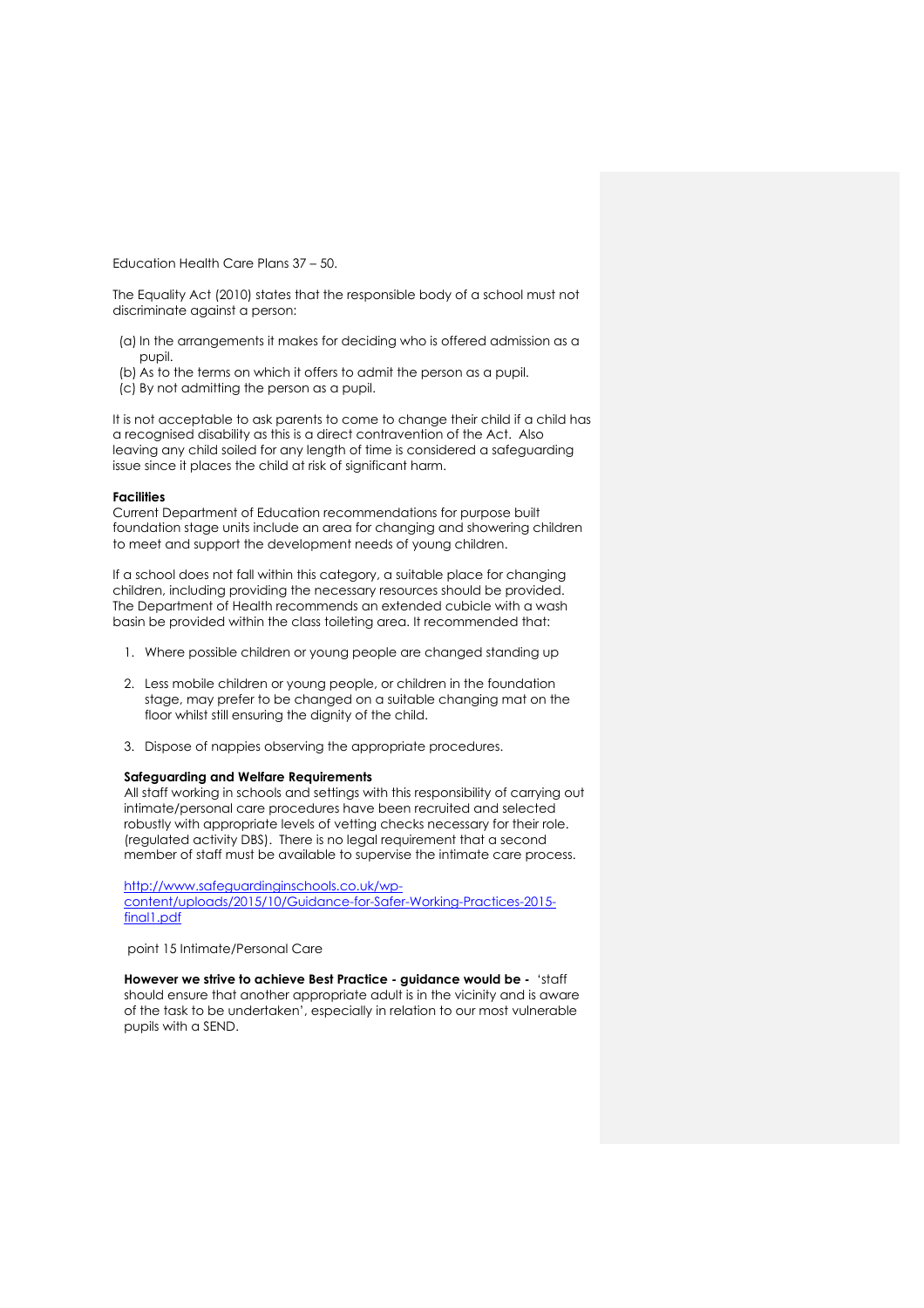### **Management of Intimate/Personal Care Support in our School**

### **Staffing**

Teaching Assistants have been given working conditions at level 2 which means that there is some exposure to disagreeable, unpleasant environmental working conditions i.e. toileting as an inherent part of the job role.

Typically, it would be expected that this job be carried out by TAs and not by teachers – although in extreme urgent cases no adult looking after a child should refuse to change them.

## **Agreeing a Procedure for Support in your School/Setting**

Specific issues around toileting should be discussed at a private meeting with the parent/carer prior to admission into school. The meeting will also provide an opportunity to involve other agencies as appropriate, such as a Health Visitor, School Nurse or Children's Centre Staff.

A home/school intimate/personal care support policy should be in place which makes clear the partnership with parents when children are coming to your school. Such an agreement helps to avoid misunderstandings and also helps parents/carers feel confident that the school will meet their children's needs. Appropriate paperwork is in place and the management of this is in the first instance a responsibility of the appropriate teacher.

Where appropriate, parents and school staff will also need to agree a personal intimate care plan and training programme. Should a child with complex intimate care needs be admitted, the child's medical practitioners will need to be closely involved and a separate more specialised individual intimate care plan may be required.

Students, work experience students, parents and volunteers **should never** be involved in intimate/personal care issues.

It is good practice if all parties clearly understand at the outset, what physical contact is necessary and appropriate in undertaking specific activities. Keeping parents/carers and pupils informed of the extent and nature of any physical contact may also prevent allegations of misconduct or abuse arising. (See Safeguarding/Whistle Blowing Policies).

### **Partnership Working**

Best practice guidance includes school making reasonable adjustments to meet the child or young person's personal needs.

Schools are expected to meet the needs of children with delayed personal development in the same way as they would meet the individual needs of children or young people with any other delayed development e.g language. Children and young people should not be excluded from normal school activities because there may be intimate/personal care issues.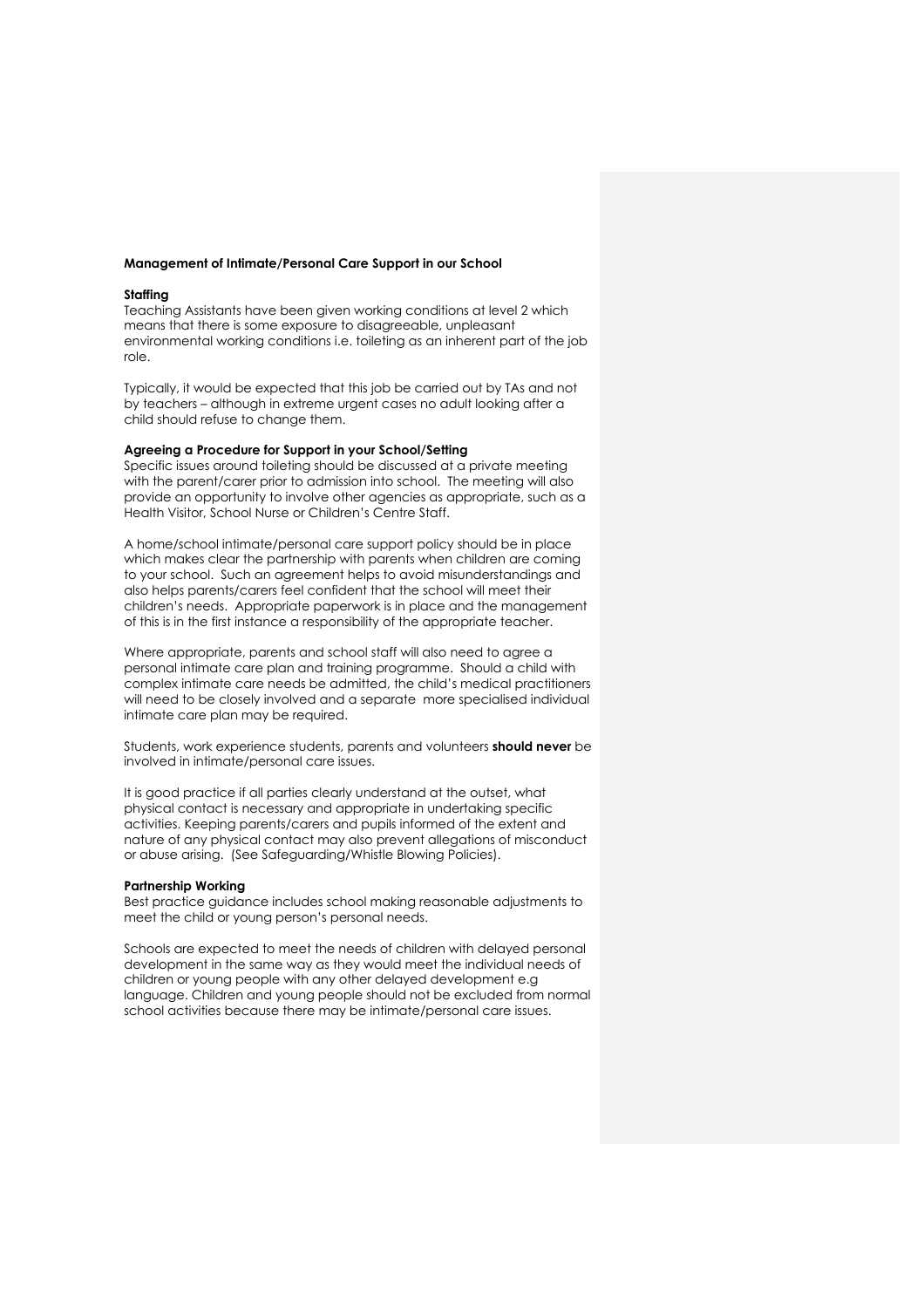Good practice should be for schools to engage with all families, and staff should take care both verbally and in terms of their body language to ensure that the child or parents are never made to feel as if their individual needs cannot be met.

If there are a significant number of young children arriving at school who have not yet developed their intimate/personal care skills, staff are advised to contact the Health Visiting Team or Children's Centre in their area to discuss their concerns. Staff at Children's Centres are able to organise a course for parents relating to the intimate care concerns and the named school nurse can also sign-post to relevant services.

If children are entering primary school with intimate/personal care needs which have not been addressed staff are advised to contact the specialist community nursing service

This means that school/settings should:

- Have written care plans in place for any pupil who could be expected to require intimate care
- Ensure that pupils are actively consulted about their own care plan

This means that staff should:

- Adhere to the existing intimate and personal care and nappy changing policies
- Make other staff aware of the task being undertaken
- Always explain to the pupil what is happening before a care procedure begins
- Consult with colleagues where any variation from agreed procedure/care plan is necessary
- Record the justification for any variations to the agreed procedure/care plan and share this information with the pupil and their parents/carers
- Avoid any visually intrusive behaviour
- Where there are changing rooms announce their intention of entering
- Always consider the supervision needs of the pupils and only remain in the room where their needs require this.

This means that adults should not:

- Change or toilet in the presence or sight of pupils
- Shower with pupils
- Assist with intimate or personal care tasks which the pupil is able to undertake independently.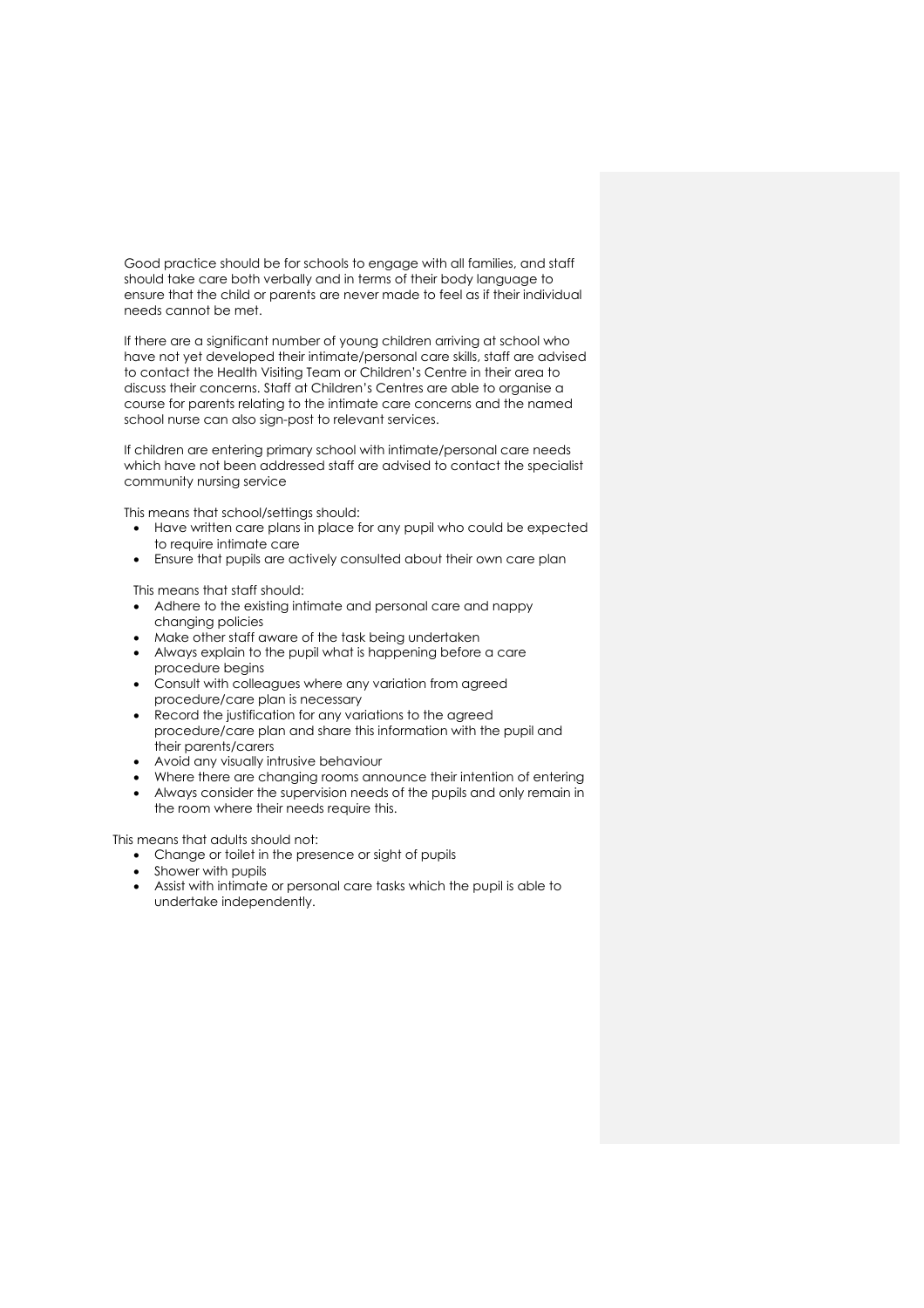

# **Supporting your child/young person with Intimate Care.**

## **What additional information would help us meet your child's individual needs. For example:**

- what are the physical needs of the child/young person
- what are the emotional needs of the child/young person
- what are the preferred strategies for the child/young person?

### **School**

Child's Name and DOB:

| Arrangements to be made | ln    | Notes |
|-------------------------|-------|-------|
|                         | place |       |
|                         | Yes/  |       |
|                         | No    |       |
|                         |       |       |
|                         |       |       |
|                         |       |       |
|                         |       |       |
|                         |       |       |
|                         |       |       |
|                         |       |       |
|                         |       |       |
|                         |       |       |
|                         |       |       |
|                         |       |       |
|                         |       |       |
|                         |       |       |
|                         |       |       |
|                         |       |       |
|                         |       |       |
|                         |       |       |
|                         |       |       |
|                         |       |       |
|                         |       |       |
|                         |       |       |
|                         |       |       |
|                         |       |       |

**Date: Signed by parent: Name:**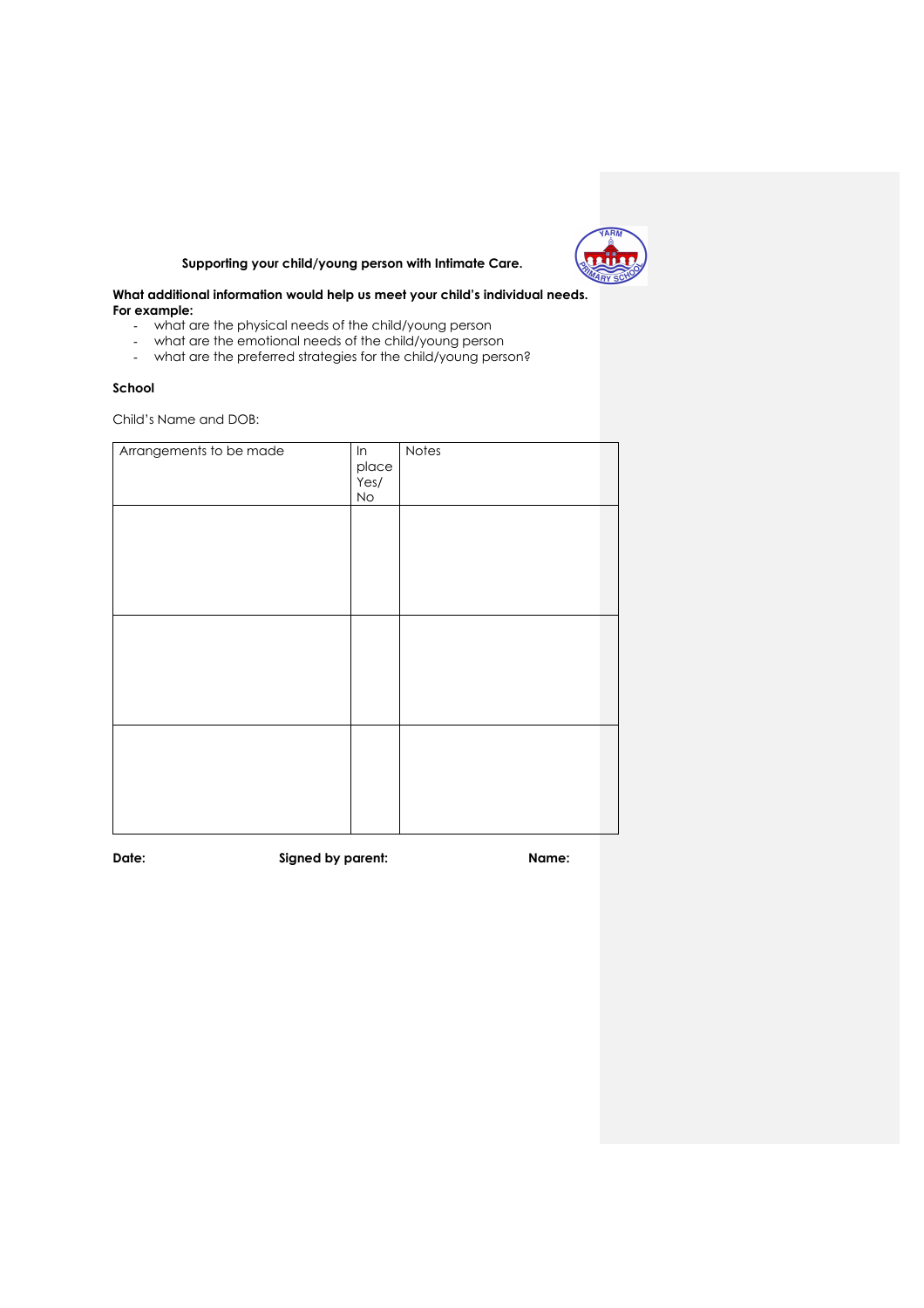

**Your Personal Care Log**

Child's Name \_\_\_\_\_\_\_\_\_\_\_\_\_\_\_\_\_\_\_\_\_\_\_\_\_\_\_\_\_\_\_\_Class/session\_

| Date | Time | Changed with support | Staff/parent<br>signature |  |
|------|------|----------------------|---------------------------|--|
|      |      |                      |                           |  |
|      |      |                      |                           |  |
|      |      |                      |                           |  |
|      |      |                      |                           |  |
|      |      |                      |                           |  |
|      |      |                      |                           |  |
|      |      |                      |                           |  |
|      |      |                      |                           |  |
|      |      |                      |                           |  |
|      |      |                      |                           |  |
|      |      |                      |                           |  |
|      |      |                      |                           |  |
|      |      |                      |                           |  |
|      |      |                      |                           |  |
|      |      |                      |                           |  |
|      |      |                      |                           |  |
|      |      |                      |                           |  |
|      |      |                      |                           |  |
|      |      |                      |                           |  |
|      |      |                      |                           |  |
|      |      |                      |                           |  |
|      |      |                      |                           |  |
|      |      |                      |                           |  |
|      |      |                      |                           |  |
|      |      |                      |                           |  |
|      |      |                      |                           |  |
|      |      |                      |                           |  |
|      |      |                      |                           |  |
|      |      |                      |                           |  |
|      |      |                      |                           |  |
|      |      |                      |                           |  |
|      |      |                      |                           |  |
|      |      |                      |                           |  |
|      |      |                      |                           |  |
|      |      |                      |                           |  |
|      |      |                      |                           |  |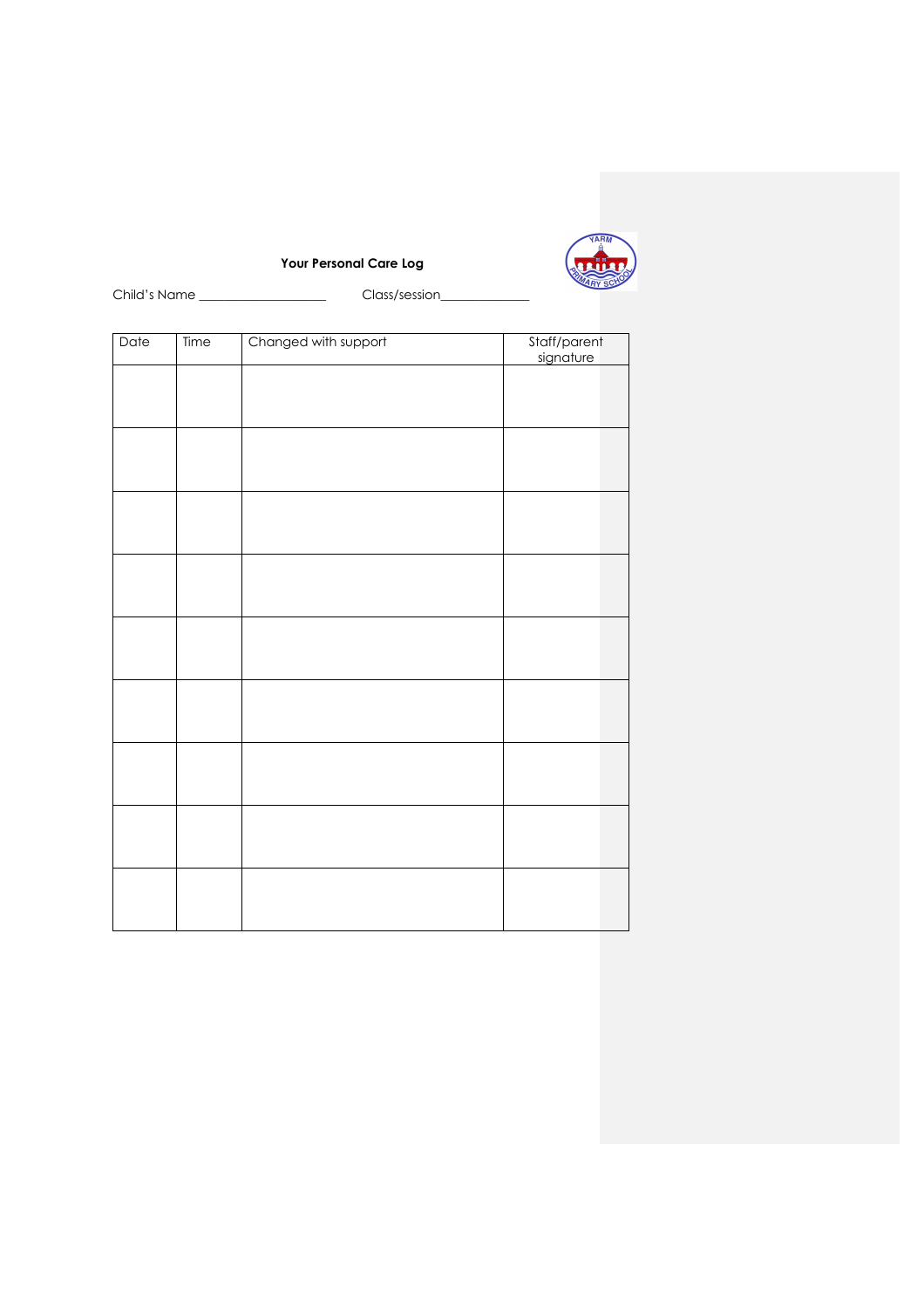## **School/Setting Agreement to support staff involvement in Intimate Care**

## **We aim to work closely with you and your child to ensure that they feel confident, secure and respected in our school/ setting.**

Our Parents/ carers will help support us by:

 $\overline{\phantom{a}}$ 

- changing your child/young person at the latest possible time before coming to school
- provide spare nappies/ pull ups, wet wipes and sufficient changes of clothes
- wash and return any clothing provided by the school as soon as possible.
- a mutual agreement to the procedures to be followed during changing at school
- assist us by informing our staff if your child/young person has any marks/rashes
- encourage your child/young person's self help in intimate care procedures wherever possible.
- discuss any concerns regarding your child/young person intimate care progress with our staff

Our staff will support you by:

- changing your child/young person should s/he require it.
- inform you if your child/young person has any marks/rash and take further action as appropriate
- encourage your child/young person in their participation in their intimate care procedures wherever this is possible
- respect cultural practices through discussion with you, the parents/carer.

Parent/Carers Signature………………………………………………………………… Staff Signature…………………………………………………………………

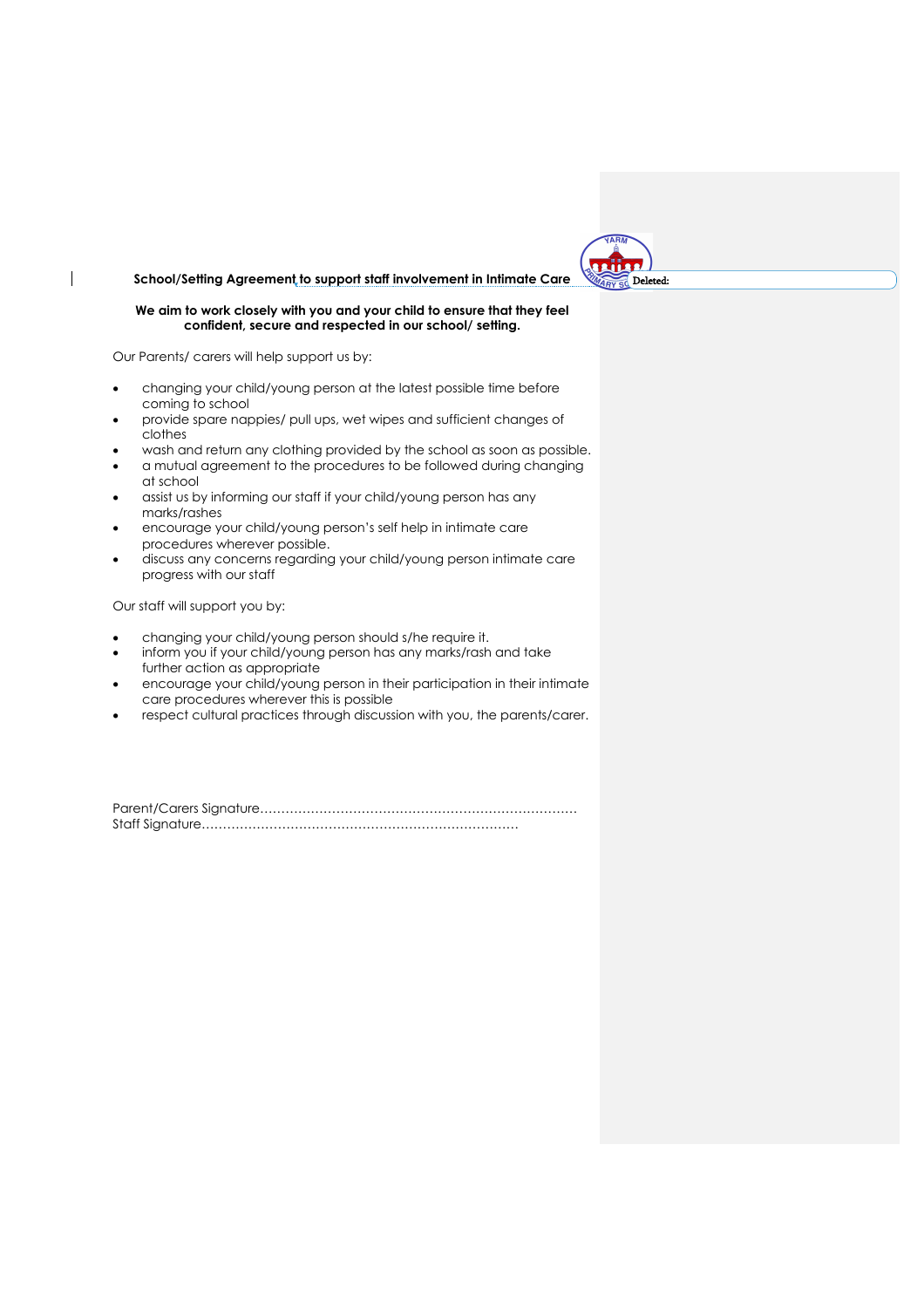# **Data in the Early Years**

## **Baseline**

As children enter the setting a baseline is carried out using the Early Years profile. Evidence is gathered during the **first four weeks** of starting Nursery. Data is entered on to Classroom Monitor and judgements are made using the following criteria for all areas of learning.

| Well Below     | 16-26 months secure or below         |
|----------------|--------------------------------------|
| Below          | 22-36 months beginning or developing |
| <b>Typical</b> | 22-36 months secure                  |
| Above          | 30-50 months beginning or above      |

The data is updated on to the 'Judging Attainment on Entry Grid' each half term which provides data for each cohort in the Nursery.

A baseline is also carried out as children enter the Reception using data from the profiles. The data is analysed for all areas of learning using the following criteria.

| Well Below     | 30-50 beginning or below   |
|----------------|----------------------------|
| <b>Below</b>   | 30-50 developing or secure |
| <b>Typical</b> | 40-60 beginning            |
| Above          | 40-60 developing or secure |

### **Data**

Observations are used to inform the profile using 2build a profile. Data is updated and collected each half term in line with the whole school schedule. The following guidance is used when making judgements for each strand:

| Beginning  | All aspects of the strand below and some<br>of the current strand are highlighted. |
|------------|------------------------------------------------------------------------------------|
| Developing | At least half of the aspects within the strand                                     |
|            | have been highlighted.                                                             |
| Secure     | <b>All</b> aspects of the strand are highlighted                                   |

As the children enter the 40-60 months band the following guidance is used to make judgments for each strand.

| Beginning  | All aspects of the strand below and some         |
|------------|--------------------------------------------------|
|            | of the current strand are highlighted.           |
| Developing | At least half of the aspects within the strand   |
|            | have been highlighted.                           |
| Secure     | <b>Nearly every</b> aspect of the strand is      |
|            | highlighted                                      |
| Expected   | <b>All</b> aspects of the strand are highlighted |
| Exceeding  | Children have achieved the exceeding             |
|            | statements and are working within the NC.        |